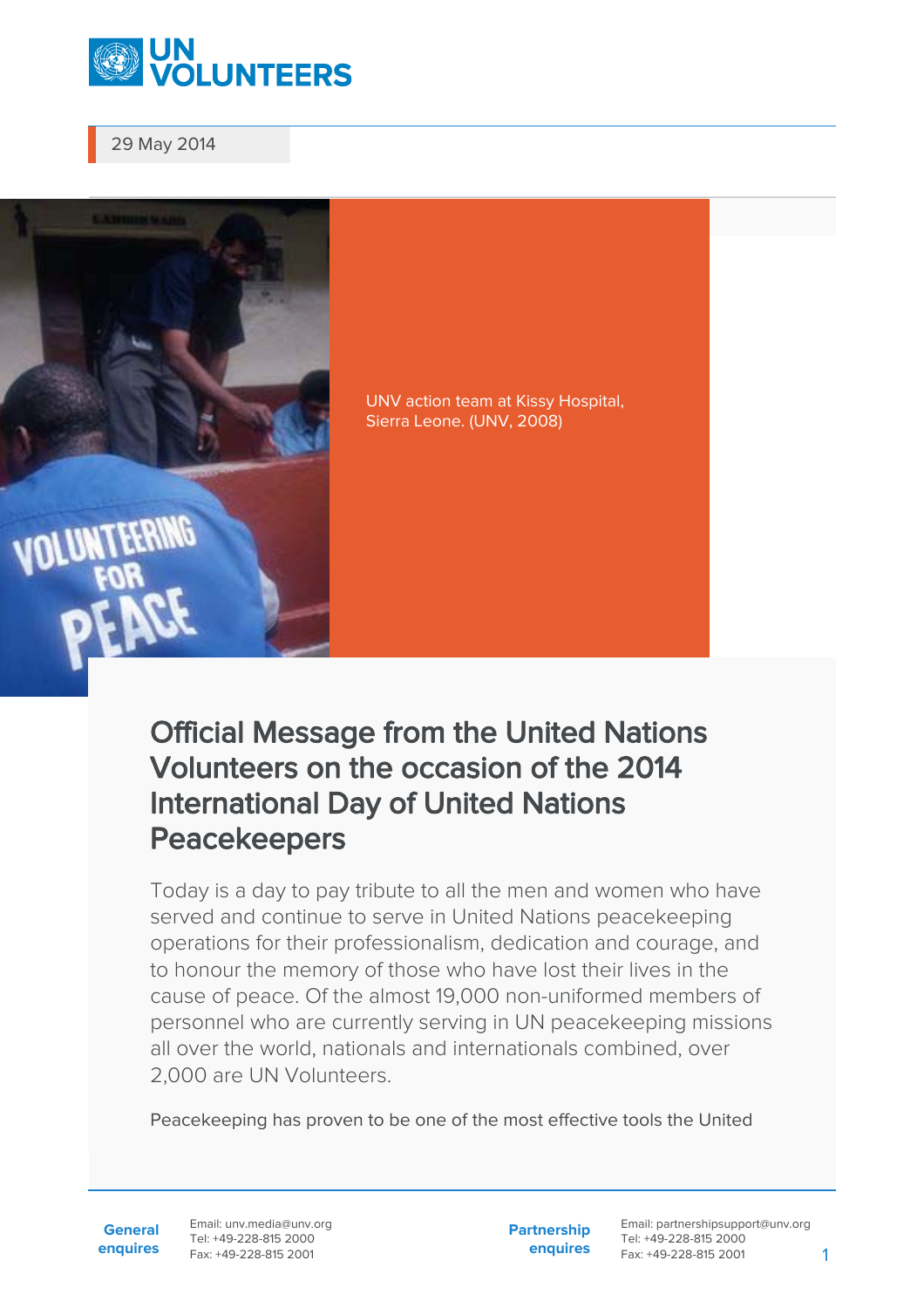

Nations uses to maintain international peace and security throughout the world. UN Peacekeepers provide security and the political and peacebuilding support to help countries make the difficult, early transition from conflict to peace.

Today is a day to pay tribute to all the men and women who have served and continue to serve in United Nations peacekeeping operations for their professionalism, dedication and courage, and to honour the memory of those who have lost their lives in the cause of peace.

UN Volunteers embrace volunteerism as universal and inclusive, and recognize it in its diversity as well as the values, such as free will, commitment, engagement and solidarity, that sustain it.

Of the almost 19,000 non-uniformed members of personnel who are currently serving in UN peacekeeping missions all over the world, nationals and internationals combined, over 2,000 are UN Volunteers. Deployed across ten peacekeeping and six political missions, these volunteers serve in different capacities depending on their professions, skills and experience.

To view a video message from Richard Dictus, UNV Executive Coordinator, please visit: [youtu.be/K1gOOAMy\\_ho](http://youtu.be/K1gOOAMy_ho)

Before becoming a UN Volunteer, Janosch Kullenberg, from Germany, had done research on the Protection of Civilians in the Democratic Republic of the Congo (DRC). Today, Janosch is with the Civil Affairs section in the United Nations Organization Stabilization Mission in DRC (MONUSCO).

"As corny as it may sound, it was my dream to apply my regional experience and language skills (French and Swahili) to UN peacekeeping," Janosch said. He was specifically recruited to conduct a best practice review on one of MONUSCO's innovative protection instruments - the Community Liaison Officers (CLAs).

Developed in 2010 by MONUSCO's Civil Affairs section to function as an interface between the Mission and the Congolese population at the field level, the Mission's 202 CLAs are Congolese national staff, primarily deployed with UN peacekeepers in more than 70 military bases across Eastern DRC.

"On a personal level, working with and on CLAs has been a rewarding experience, because they have an impact and have effectively contributed to closing the gap between peacekeeping and local communities," said Janosch. "I feel incredibly honoured to be in the middle of that process and

**Partnership enquires**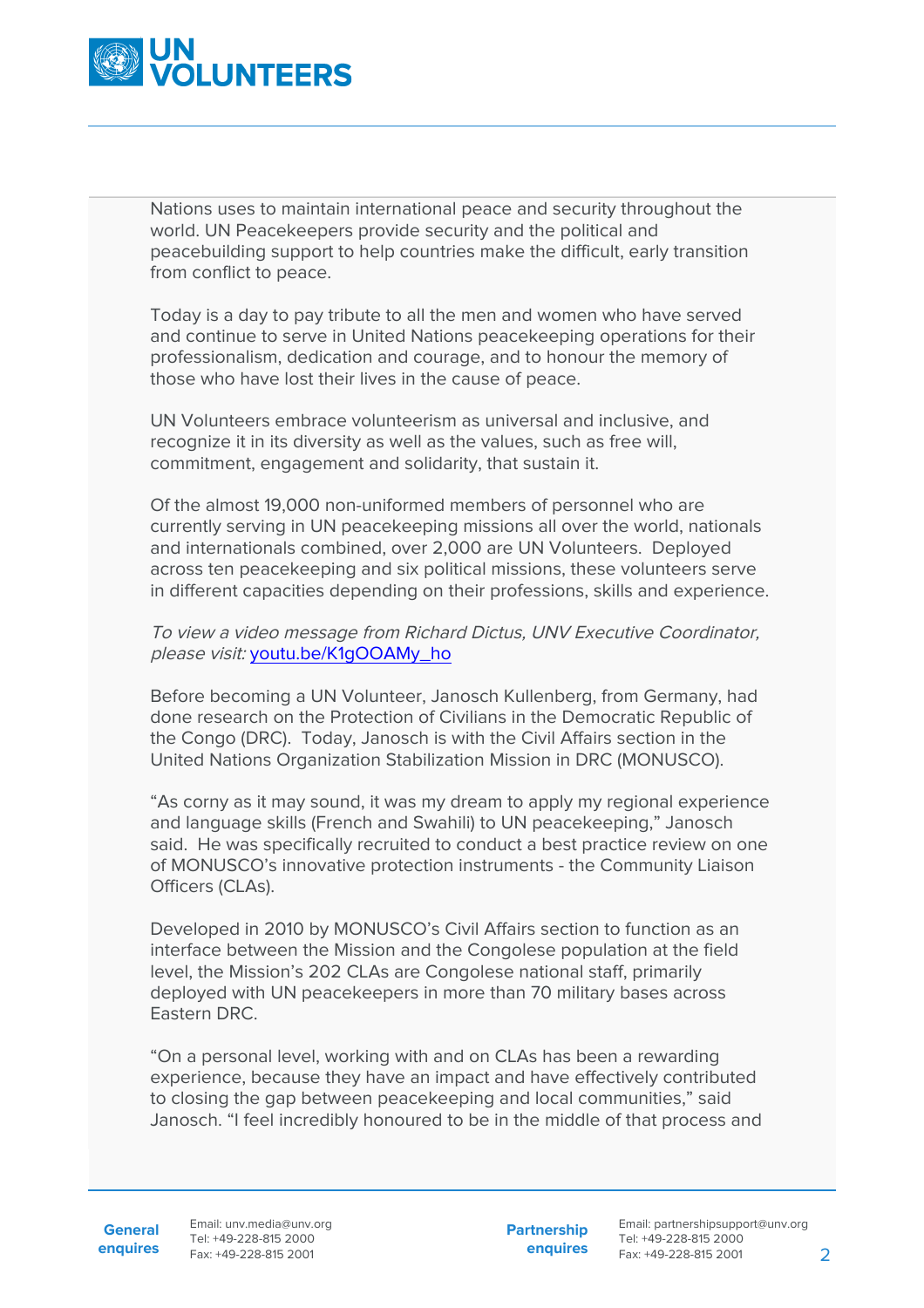

to have the opportunity to reflect and draw lessons from it."

As a Civil Affairs Officer assigned to the United Nations Mission in South Sudan (UNMISS) in Central Equatorial State, national UN Volunteer Scopas Manas is part of the peacekeeping team currently attempting to settle a dispute in which local farming communities are trying to keep armed nomadic cattle-herders from driving herds of over 10,000 head of cattle through cultivated crop fields.

The South Sudanese UN Volunteer has established a very strong working relationship with state institutions as well as civil and military stakeholders.

"My regular and various meetings with officials at all levels, ranging from local chiefs to the Governor of the State, and with various sectors, including political parties, academic and religious institutions, among other civil society organizations, enable me to contribute to UNMISS efforts to strengthen peace, build capacity and prevent violence around the State," said Scopas.

UN Volunteer Mayumi Yamada, from Japan, a Recovery, Reintegration and Peace Building Officer with UNMISS, facilitates and supports the humanitarian operations in the Mission's Tomping civilian protection site which currently shelters 14,520 internally displaced persons (IDPs) in Juba. Just last week, Mayumi oversaw the distribution of food packages of sorghum and cooking oil and non-food items such as mosquito nets and soap to 14,413 people from 4,353 households.

In addition to UNMISS, the successful three-day distribution involved the participation of the United Nations World Food Programme (WFP), the Agency for Technical Cooperation and Development (ACTED), Intersos (an Italian humanitarian organization), the Nonviolent Peaceforce (NP), Recovery, Reintegration and Peacebuilding (RRP), United Nations Department of Safety and Security (UNDSS), United Nations Police (UNPOL), Formed Police Units (FPU), and J3 Military Operations and J9 Civil Intra-Military Cooperation Forces.

"I am one of the survivors of the 1995 earthquake in Kobe who was saved by volunteers," said Mayumi. "That is why I serve now as a UN Volunteer. I really wish that all IDPs survive through difficult times and, in the future, can serve their nation, or wherever they are needed."

UN peacekeeping has evolved tremendously since the establishment of the United Nations after the Second World War and, ever since its first involvement in peacekeeping in 1992, the United Nations Volunteers (UNV)

**General**

**enquires** Fax: +49-228-815 2001 Email: unv.media@unv.org Tel: +49-228-815 2000

**Partnership enquires**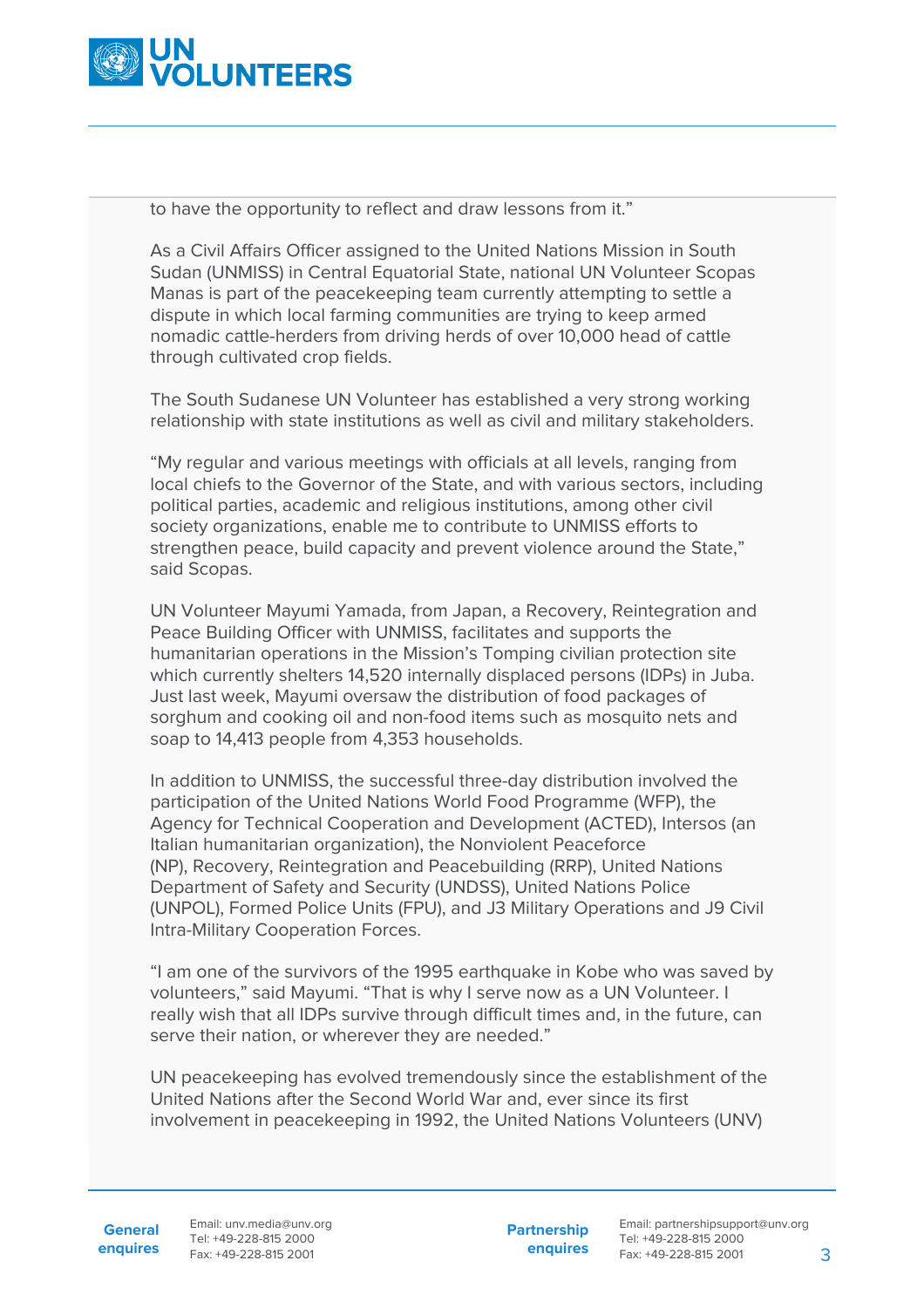

programme has kept a steady pace with these developments. Recently, this has included an ever growing emphasis on employing and developing local capacities for peace (following the 2011 UN Secretary General (SG) Report on "Civilian capacity in the aftermath of conflict"), the involvement of women (following the 2000 Security Council Resolution 1325 on Women, Peace and Security), and on environmental sustainability (following the 2007 SG appeal to all UN entities to become climate-neutral and 'go green'), to name but a few.

The United Nations Multidimensional Integrated Stabilization Mission in Mali (MINUSMA) offers a good example of how developments in peacekeeping have occurred and UNV has kept pace. MINUSMA was established under the first UN resolution (Security Council resolution 2100 (2013)) which integrates a mandate for a peacekeeping mission to protect cultural and historical sites from attack, in collaboration with UNESCO, and for the mission to operate mindfully in the vicinity of cultural and historical sites.

UN Volunteer Assistant Culture Officer Nadia Ammi, from France, is assigned to the Mission's Environmental and Culture Unit to help implement these particular provisions of the resolution.

As well as being a liaison with the UNESCO office in Mali and with relevant technical sections of the Mission, she is responsible for ensuring that MINUSMA personnel receive training on protecting Mali's cultural heritage, from the tangible, such as buildings, monuments and artefacts, to the intangible, such as language, ceremonies, rituals, traditional knowledge and conflict resolution methods. Nadia has been coordinating the Culture Unit's knowledge management where she created its database, and takes part in outreach activities with the Mission's public information office.

"I'm thrilled to be part of such an exciting programme, especially in Mali, where culture is so deeply rooted in the population and traditional practices are often used as a way to resolve conflict between communities," said Nadia. "Being the first incumbent in this post that is part of a new unit for culture, my work encourages me to develop initiatives and autonomy."

UN Volunteers not only provide solid professional expertise to the Missions and their host populations, but also open a window for non-traditional staffing, adding to the diversity of the civilian component of UN Missions by retaining people from the private sector and national professional associations, from human rights, environmental and women's organizations, and from many other walks of life from all over the world.

UN Volunteer Legal Advisor Ioba Embalo (Guinea-Bissau) is assigned to the

**General**

**enquires** Tel: +49-228-815 2000 Fax: +49-228-815 2001 Email: unv.media@unv.org<br>Tel: +49-228-815 2000

**Partnership enquires**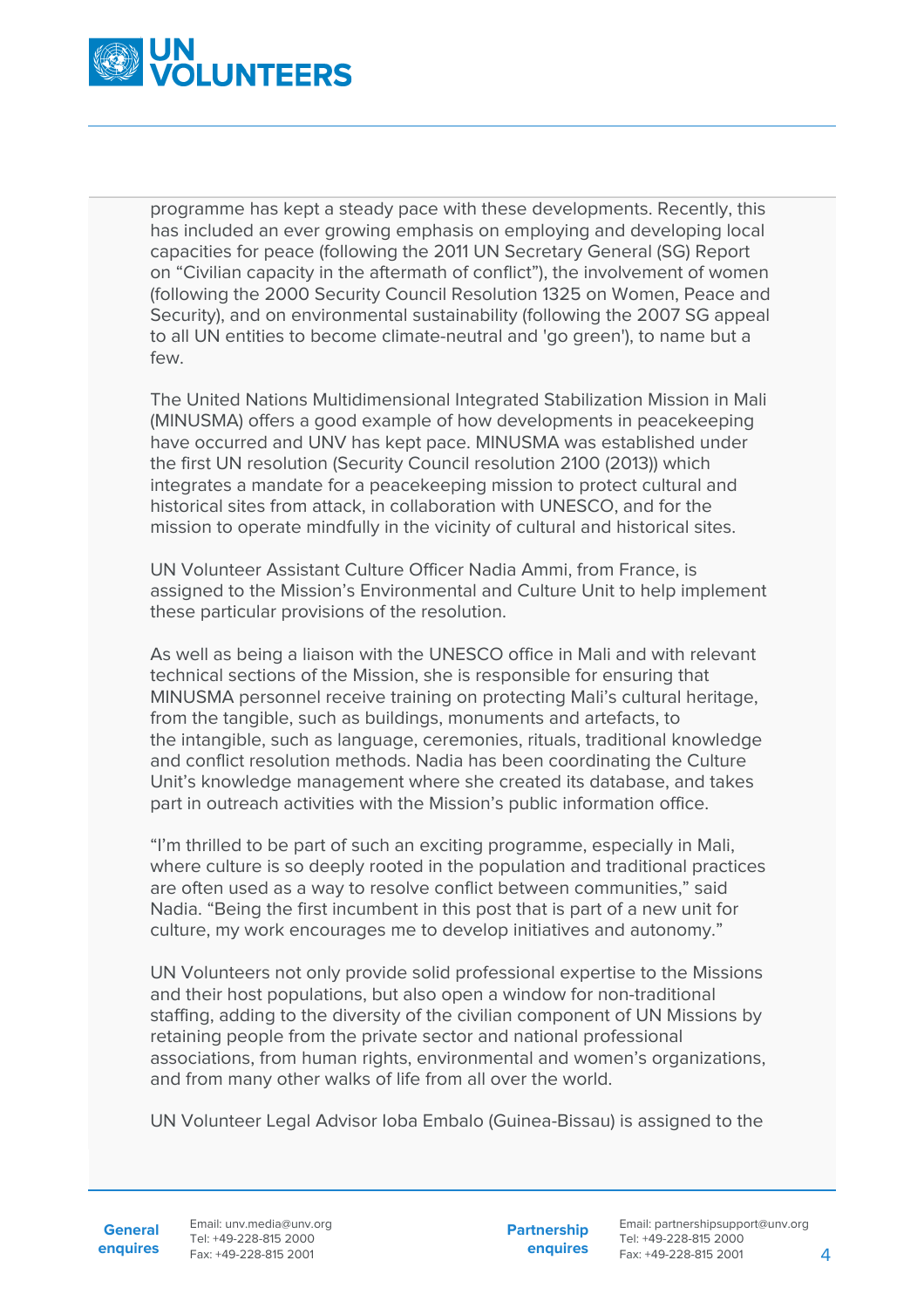

United Nations Stabilization Mission in Haiti (MINUSTAH) where he contributes to the development of the Haiti National Police.

"Since the seminars and training on the promotion/protection of human rights that I gave to 174 police officers from Port-au-Prince from July 2012 to February 2013, there has been a visible and progressive decrease in the number of disciplinary and judicial cases registered against police staff, and particularly in the areas where staff benefited from the seminars," he said. "Thanks to this, we can say the Haitian National Police is contributing to reestablishing the rule of law."

As a UNV Research and Training Gender Officer with the MONUSCO, Yvonne Nadege Nguele, from Cameroon, is in charge of organizing training and workshops about gender issues for Congolese police and military as well as civil society actors. As well as giving the training at various training centres, she prepares all necessary background documents and sometimes represents her office at meetings within MONUSCO and with various external partners.

UN Volunteers embody the values of good citizenship, civic responsibility and personal participation that form the basis of many of the subcomponents of modern, multidimensional peacekeeping.

"My duties organizing elections allow me to play a key role in MINUSTAH's Hinche regional office where I am assigned," said UN Volunteer Electoral Coordinator Souley Garba, from Niger. Souley provides logistics and security assistance to the Permanent Electoral Council, the Haitian body responsible for conducting and supporting the country's electoral process.

As interesting as his regular duties are, Souley enjoys spending his spare time on voluntary activities such as raising public awareness about HIV/AIDS prevention and showing youth how to lead more environmentally sustainable lives by reducing, recycling and reusing their things. Souley's favourite endeavour right now is working with a local association of national volunteers to set up a model Green Economy as was so much discussed at and since Rio+20 talks.

A product of his own invention and 95 per cent of the costs of which he funds personally, Souley hopes the micro project will result in a working micro Green Economy which will provide income and employment while it enhances energy and resource efficiency, results in low carbon emissions and pollution, reduces environmental and ecological risks, and is socially inclusive.

**General**

**enquires** Tel: +49-228-815 2000 Fax: +49-228-815 2001 Email: unv.media@unv.org<br>Tel: +49-228-815 2000

**Partnership enquires**